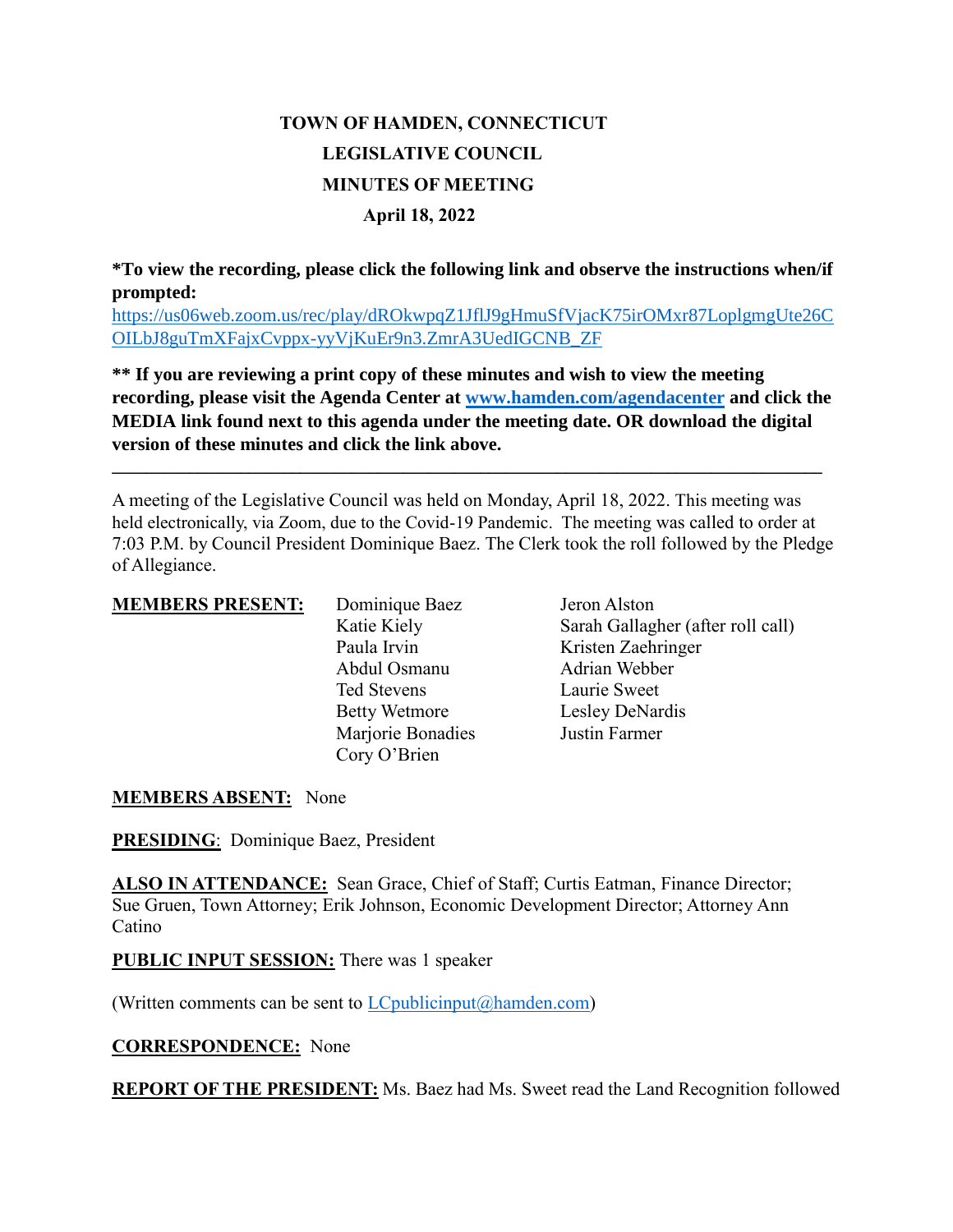by a moment of silence.

## **REPORTS OF BOARDS AND DEPARTMENTS:** Presentation from Vessel technology

# **REPORTS OF COUNCIL LIAISONS:** None

**APPROVAL OF PREVIOUS MINUTES:** Ms. Baez requested a motion for approval of the minutes from the meeting held March 28, 2022. Moved by Ms. Kiely, seconded by Ms. Sweet and approved unanimously. Ms. Baez then requested a motion to approve the minutes from April 4. 2022. Moved by Mr. Farmer, seconded by Mr. Osmanu and approved unanimously.

## **EXECUTIVE SESSION:** None

**CONSENT CALENDAR:** Ms. Baez requested a motion for approval of the consent calendar. Mr. Farmer requested #6 be pulled to the Regular Agenda. Ms. Baez requested a motion for approval without #6. Moved by Ms. Wetmore, seconded by Mr. Webber and approved unanimously.

- **1. Refund of Property Taxes collected between July 1, 2021 and June 30, 2022 – (17) totaling \$24,418.08**
- **2. Refund of Motor Vehicle Taxes collected between July 1, 2021 and June 30, 2022 – (57) totaling \$14,530.37**
- **3. Order authorizing interdepartmental transfer 2021-2022 Fiscal Year Budget \$79,000- (From Police Dept. to Personnel Dept.)**
- **4. Order authorizing interdepartmental transfer 2021-2022 Fiscal Year Budget - \$175,000 (Accrued Benefits/Retirements) From multiple accounts**
- **5. Order authorizing the Town of Hamden to participate in the State of Connecticut Elderly and Disabled Demand Responsive Municipal Grant Program (\$57,919)**

#### **REGULAR AGENDA:**

1. Amendment to §95.11 (B) of the Code of Ordinances

-- Moved by Ms. Wetmore, seconded by Mr. Farmer. DISCUSSION: Ms. Wetmore said she would be okay with this if there was an area that they are contained while selling and that this also concerns her with all the violence already going on.

Ms. Gruen went over details of the ordinance.

Ms. Bonadies asked if this allows people to bring their own. Mr. Grace said that Ms. Gruen could speak more to the legality of that but he thinks that anyone who has attended concerts in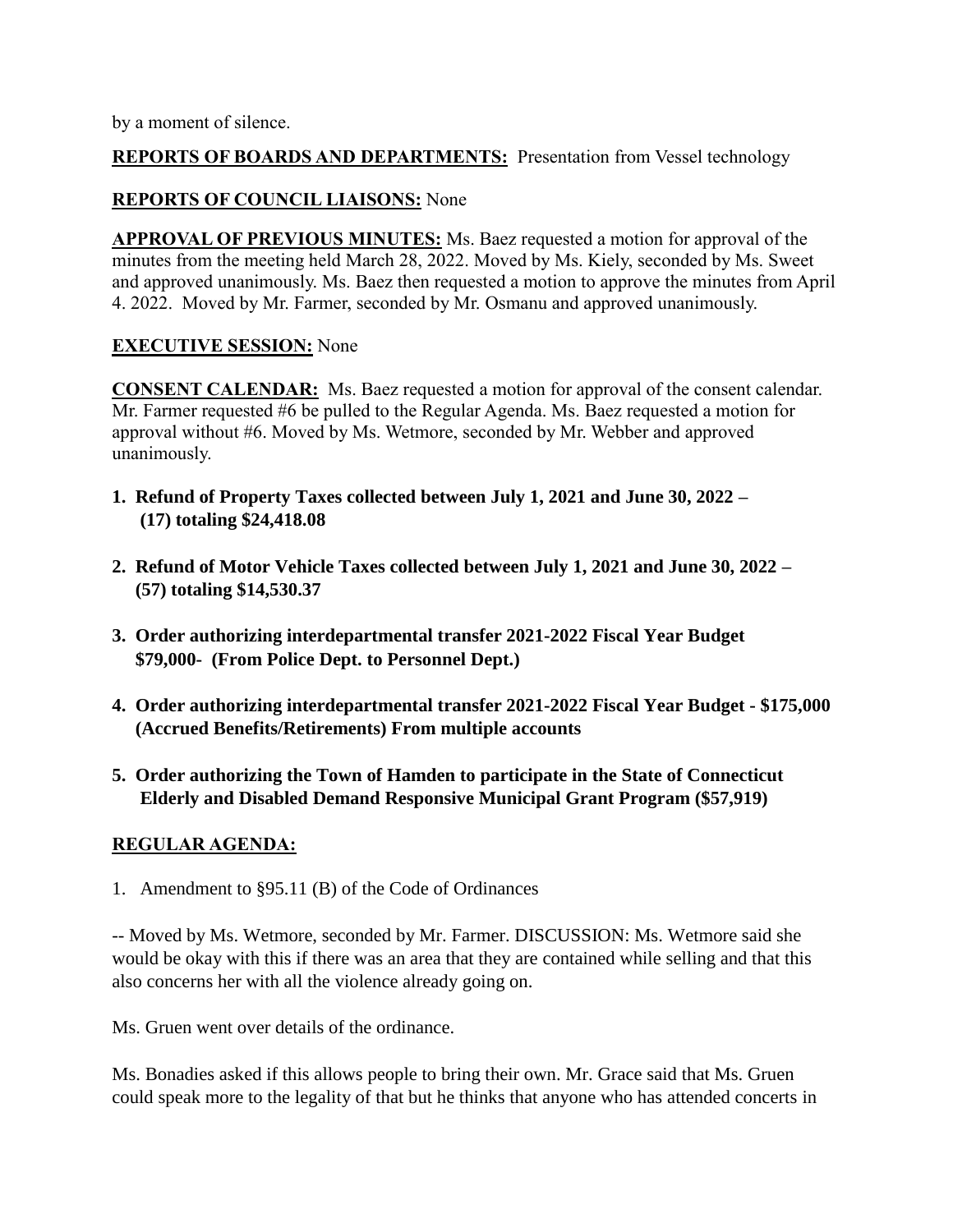the park knows that is a fairly common practice now and it certainly it's not their intention to make any changes to that practice.

Ms. Zaehringer questioned section F and after Ms. Gruen said this was sent to CIRMA and we made the changes they suggested Ms. Zaehringer said she was happy with the added layer from CIRMA.

A roll call vote was taken and the item passed with 2 opposed (Bonadies) (Wetmore)

## Pulled from Consent Calendar:

6. Order committing to fund Local Transportation Capital Improvement Program Bridge Replacements and Sidewalk Improvement – State Project No. L061-0001 Bridge No. 04168 – Waite Street over Lake Whitney Bridge No. 061-019-Mather Street over Lake Whitney

# **THIS ITEM WAS PUT ON HOLD UNTIL AFTER UNFINISHED BUSINESS**

#### **UNFINISHED BUSINESS:**

1. Order approving fourth amendment to an agreement between the Town of Hamden and Mutual Housing Association of South Central Connecticut, Inc. for the purchase and sale of 560 Newhall Street, Hamden

-- Moved by Mr. Farmer, seconded by Ms. Sweet. DISCUSSION: Mr. Farmer said he's been a very vocal critic of this project from the get go and many of those thoughts and concerns are still the same.

Mr. Stevens said he thinks they need to spend more time on this and would like to extend it again until after budget.

After some discussion on an extension Mr. Johnson said he thinks some points being brought up should be done in Executive Session. He also said this is the best and final offer and the Town has to decide if this is best for them or not. Mr. Hoffman said they're open to suggestions and changes that the council might propose.

Ms. Baez moved a motion to go into an Executive Session to discuss the contract terms and the advice presented by Attorney Catino in her attorney client privilege memo to the Council. The motion was seconded by Mr. O'Brien and approved unanimously. Ms. Baez said the session will include the Council, Town Attorney Sue Gruen, Attorney Ann Catino, and Economic Development Director Erik Johnson.